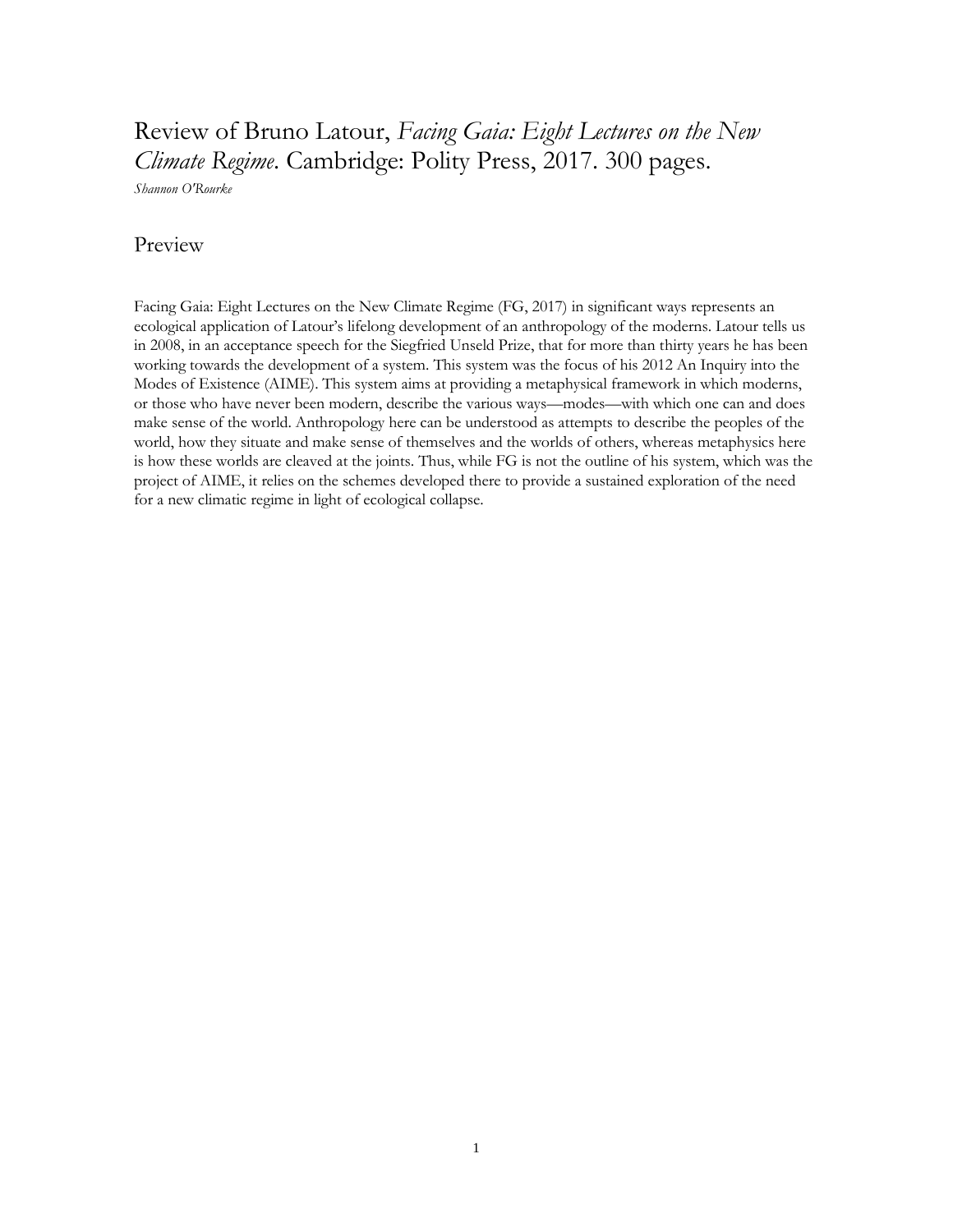## Analecta Hermeneutica INTERNATIONAL INSTITUTE FOR HERMENEUTICS / INSTITUT INTERNATIONAL D'HERMÉNEUTIQUE

ISSN 1918-7351 Volume 11 (2019)

Review of Bruno Latour, *Facing Gaia: Eight Lectures on the New ClimateRegime.* Cambridge: Polity Press, 2017. 300 pages.

Facing Gaia: Eight Lectures on the New Climate Regime (FG, 2017) in significant ways represents an ecological application of Latour's lifelong development of an anthropology of the moderns. Latour tells us in 2008, inan acceptance speech for the Siegfried Unseld Prize, that for more than thirty years he has been working towards the development of a system. Thissystem was the focus of his 2012 *An Inquiry into the Modes of Existence* (*AIME*). This system aims at providing a metaphysical framework in whichmoderns, or those who have never been modern, describe the various ways—modes—with which one can and does make sense of the world. Anthropology here can be understood as attempts to describe the peoples ofthe world, how they situate and make sense of themselves and the worlds of others, whereas metaphysics here is how these worlds are cleaved at thejoints. Thus, while *FG* is not the outline of his system, which was the projectof *AIME*, it relies on the schemes developed there to provide a sustained exploration of the need for a new climatic regime in light of ecological collapse.

Latour is keen in *FG* to distinguish "ecological collapse" from the more popular terminology "ecological crisis." "Ecological crisis," he suggests, carries with it the quietist notion that grappling with climate change is a singular exception. "This too, will pass," when applied to the present ecological collapse, harkens back to an older providential metaphysicsin which God will provide (13). In short, so long as we believeand are worthy, we can do whatever we want, and God has already providentially sorted out everything. But the phrase "ecological collapse" highlights that going forward our relation to the Earth (and God) will haveto be dramatically transformed. In this regard, Latour is a bit like the proverbial Oliver Cromwell, "trust in God, but keep your powder dry." In short, do your work and pay your bills in case you do not die today.

*FG* makes explicit the current imbroglio concerning inaction regarding anthropogenically induced climate change by invoking the workof institutes such as the IPCC, NOAA, and actants (human or non-human factors) such as the concentrations of carbon dioxide in the atmosphere.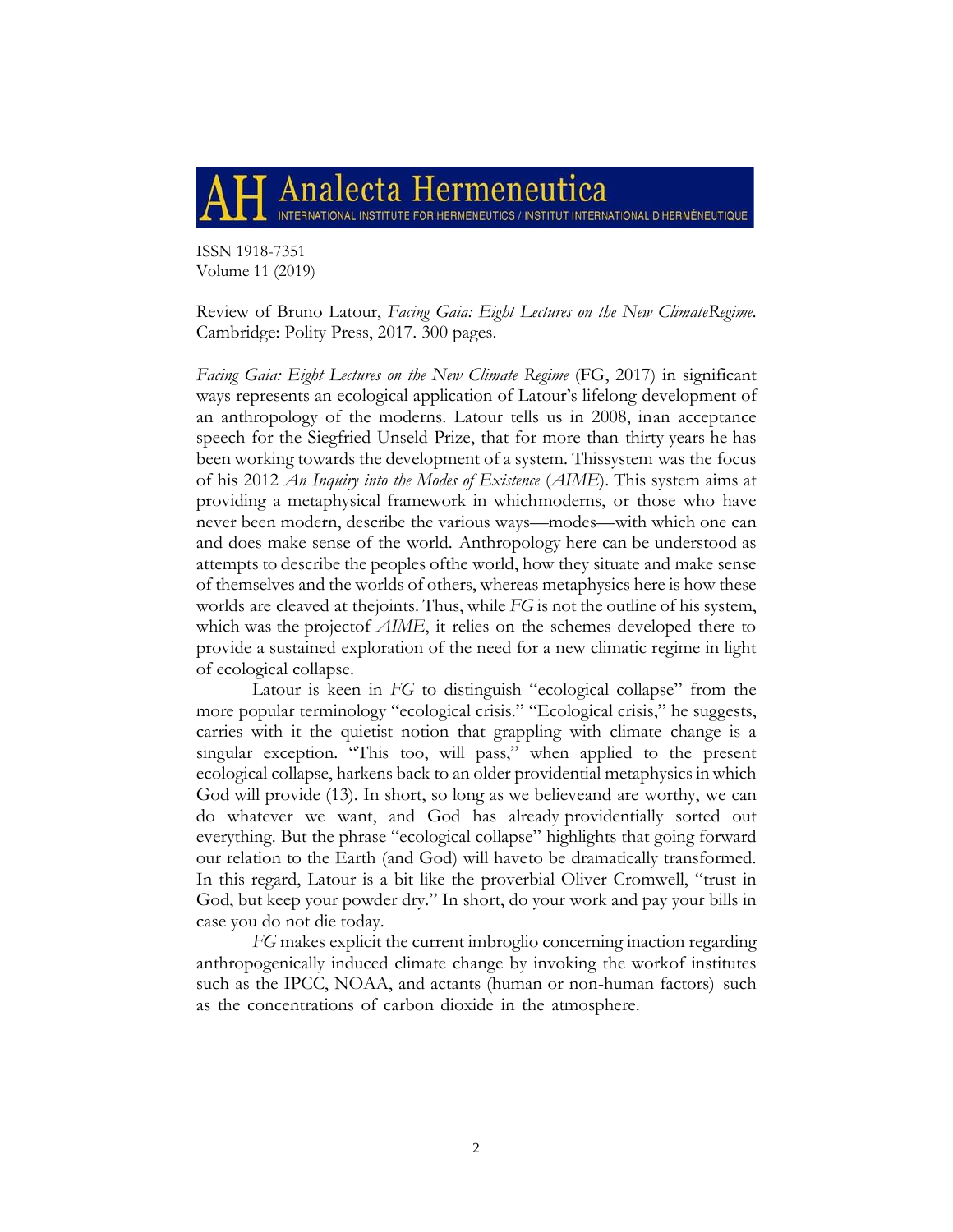These findings for Latour are not a variety of naïve scientific realism. They require considerable work to compile and perhaps more to piece together and understand. The sciences, like everything else, involve risks. The risksthat the sciences take are situated in a vast network of institutions and publications, the outcomes of which carry degrees of certainty without being absolute. At the same time that Latour is making explicit said imbroglios, he simultaneously unearths many of the historical-religious roots that have hindered action and negotiation. Latour's writing is as erudite as the subject matter is vital. He seamlessly weaves together climate sciences, theology, hermeneutics, pragmatism, and a consortium of other disciplines to elicit a possible means around impasses that have undermineda response to ecological destruction. Throughout *FG* he attempts to orient,or rather re-orient, the community of those bound to Earth. Repeatedly he argues for understanding that the problems of the Earth are coextensive withthe problems that the communities of those Earthbound—as Latour calls uswho cannot dream of some earthly escape, as in the dreams of some grappling with climatic disaster—must face.

Working out the agencies of Gaia, the Earth, and Earthbound is the project of *FG*. The lectures go on at length to underscore the reasons for which many imbroglios relating to climate collapse have come to little in the way of resolution. Drawing on the work of those such as Naomi Oresky,Latour points to the power of lobbyists and the interests of trans-national corporations to impede actions, to generate misinformation, and to obfuscate the states-ofaffairs for profit. But Latour also includes a description of how misunderstanding historical context and metaphysical presuppositions have instituted hierarchies and ideologies that areincompatible with the kind of negotiation that the new climatic regime requires.

The work of James Lovelock and Lynn Margolis figure importantlyinto Latour's thinking, as the title of the book suggests. Gaia for Lovelock is not some deity, some mother-earth divorced from the material conditionsthat make it possible. Gaia for Lovelock, Margolis, and Latour is bound to its extant relations. Lovelock's scientific investigation of the ratios and relations of atmosphere gases led him and company to posit that

every element that we ignorant readers would have seen as part ofthe background of the majestic cycles of nature, against which human history had always stood out, becomes active and mobile thanks to the introduction of new invisible characters capable of reversing the order and the hierarchy of the agents. (92)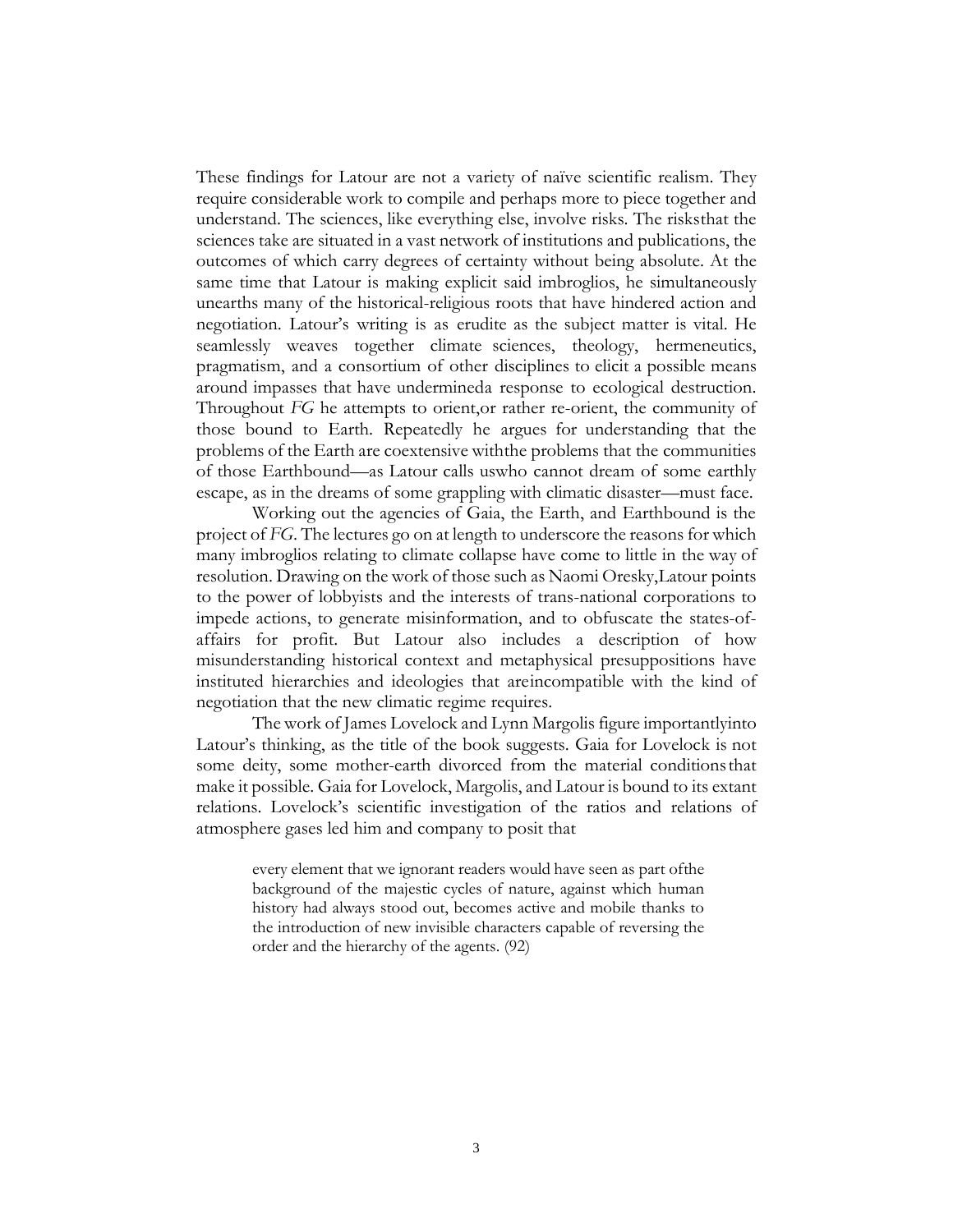Gaia is the recognition that the elements of the background are implicated in the larger story of the Earth, that the story of the Earth and Earthbound is woefully incomplete without considering the sensitivity of the system to minutiae often left out of consideration due to a supposed insignificance. But more than just acknowledging the ignorance of extant relations, Lovelock's Gaia has the potential to bring awareness to problems that the Earthbound have not taken seriously, partly because of a misconception ofinexhaustible Nature blocking discourse, and partly because those with themeans to bring awareness to the issues are the same that profit frominaction. Nonetheless, Gaia raises several momentous problems that the community must address.

There are numerous references to the pragmatist tradition and the importance of action and community throughout *FG*. We have known since William James that the hallmark of belief for the pragmatists is action, andsince Dewey, whom Latour seems fond of, pragmatism is concerned with communities and the problems that assemble them—problems, indeed, are what constitute communities for Dewey. *FG* is interested in belief and action, or the lack of action in light of pragmatic concerns that should assemble every community, because they are problems that we all, for betteror worse, have no choice but to face together.

Latour's understanding of the cost, both literal and figurative, of facing ecological concerns is informed by decades of work in Science and Technology Studies (STS), hermeneutics, anthropology, sociology, and other areas. Together they have taught him the many ways that networks interweave, as well as the costs required to hold them together. For Latour,dualisms such as subject and object, or nature and culture, are best understood as subject-object, or nature-culture, since they are not opposingbinaries but are interwoven and connected actants—hybrids. From his earliest works, we see, again and again, Latour making explicit the work that is required to maintain networks and relations. The same point emergesin *FG*. Climate change and other ecological ills are themselves the outcome of networks of relations. Thus, to have ecological change, we have to act innew ways, we have to put in the work to change how we relate to the Earth.We need a new way of acting and thereby relating, that is, if we desire a comfortable existence, and possibly to mitigate suffering for the majority ofsentient beings bound to the Earth. From gut bacteria to snails blocking dams, human beings must come to realize the sensitivity that these other entities have to their environment and the force they exert in shaping the environment. We cannot wait to be saved, against the will of many Westernindustrialist lobbies and radicals engaged with the Truth. Truth here is the rhetorical tool employed either to end debate, since it relates to the way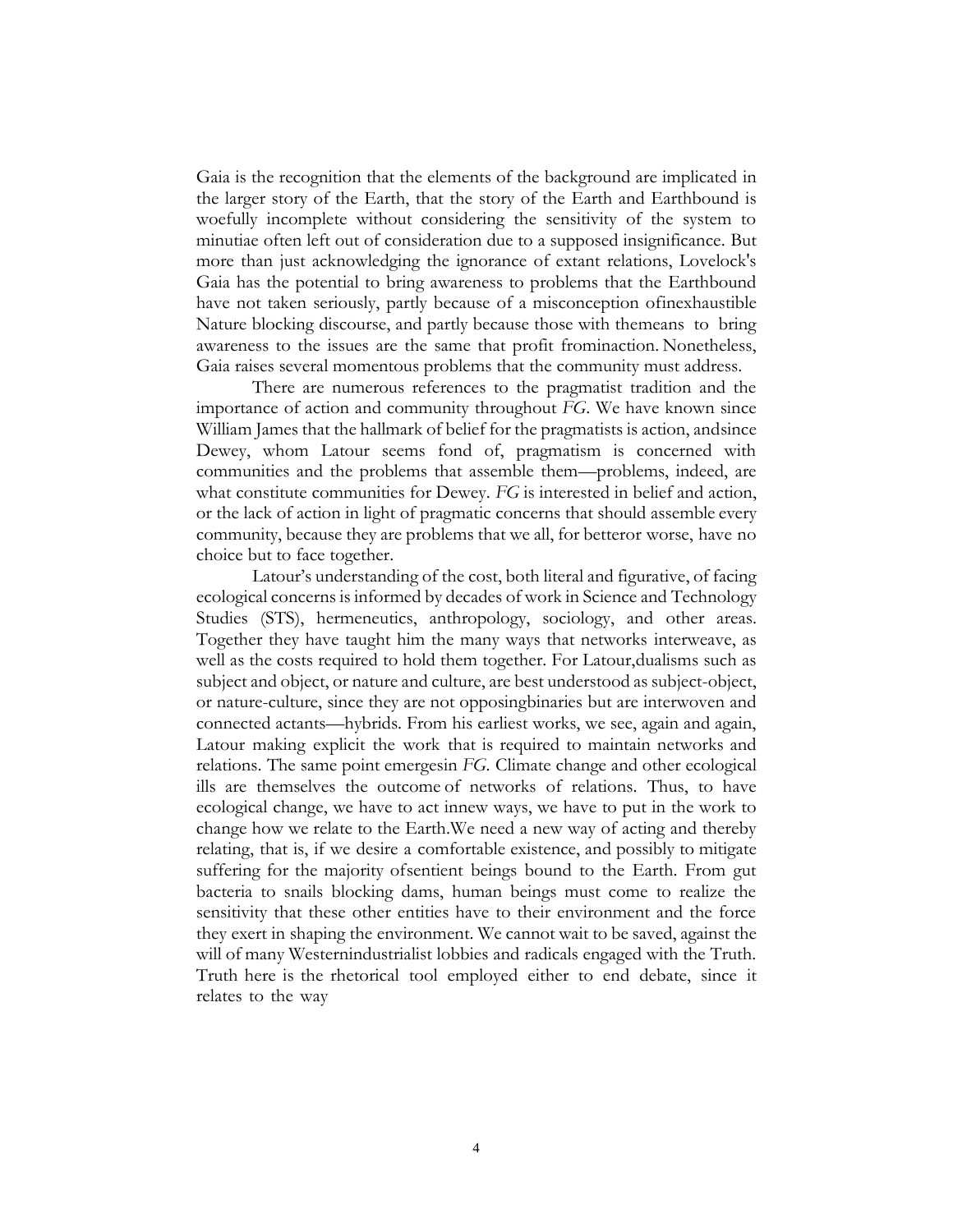things 'really' are, or, when convenient, how no knowledge of this kind is possible, so that we can continue doing whatever action we desire since there is no certain knowledge that our actions are negative.

The notion of "ecological collapse" emphasizes how nothing will be the same, that the organizing principles that we use to make sense of our surroundings, that is, the way we relate to each other and things, are in needof renewal. There is no world, no one thing or Nature capable of situating and ordering everything; henceforth there are only relations. Nature, the great Pan, is dead and, for Latour, this is for the best. We have not survived the Apocalypse, "Modernity is living entirely within the Apocalypse or, more precisely,...after the Apocalypse. This is why Modernity has condemned itself to understanding nothing about whathistory is bringing it that is really new" (194). The revelation is that the Earthbound have to make our allegiances to the Earth known, to act on thesebeliefs, and when necessary fight for these beliefs. But this call to arms hasbeen historically hindered by the alienating power of monotheistic religions.

Latour unpacks this with the help of Michel Serres' etymology of religion, which argues that religion is about bringing people together. But, as Jan Assmann has suggested to Latour, the notion of religion as bringingpeople together ended with the mosaic division. Before the mosaic division,there was not only a multiplicity of competing gods capable of being interchanged, but this plurality did not relegate the status of the many godsto mere beliefs divorced from efficacy and existence. Negotiation is neitherefficacious nor possible when one of the parties is in direct relation with the'Truth' while the other is merely in relation with the appearance of truth. Assmann's work demonstrated for Latour how with the help of translational processes—in Assmann's case translation tables—one could begin negations between peoples of different religions by investigating the characteristics and activities of their respective deities. In this way one group might come to respect and recognize the supreme entities(s) that mobilize the other groups, often through recognition of the other's deity astheir own, though denoted otherwise.

Understanding such a negotiation involves understanding the agency of various deities and, only afterwards, proposing to equate the name. This process, which Assmann argues was possible among pre-mosaic peoples, enabled interchange and negotiation while simultaneously not reducing the other's deities to mere fantasy. Different peoples might discussthe agencies of the gods they worshiped and thus come to an agreement. Forinstance, the agency of Greece's Zeus was more (rather than less) coextensive with Rome's Jupiter. But the mosaic division ended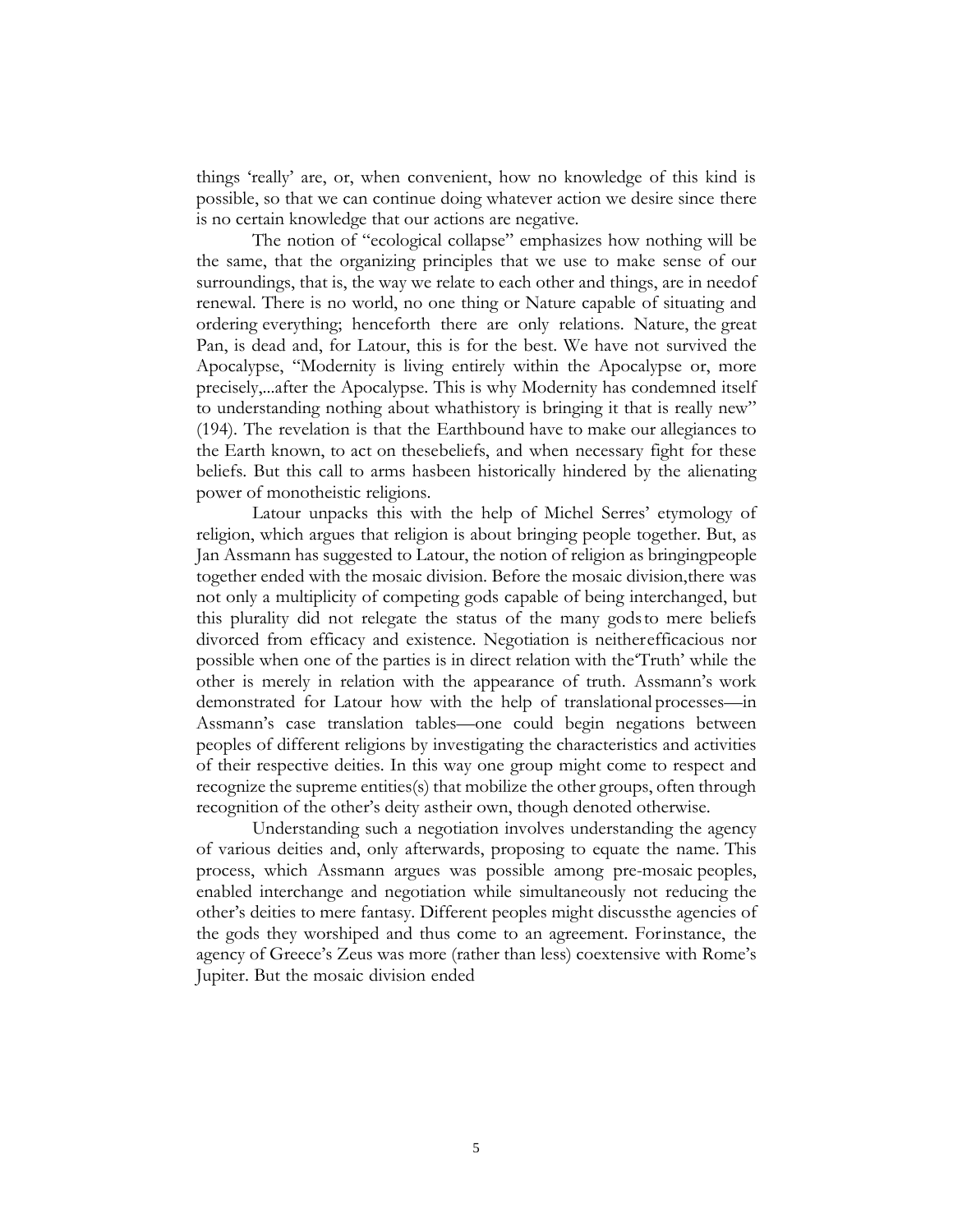negotiations by initiating a hard and fast distinction between the real and True God on the one side, and the imagined and false gods of others on theother side. Hence the mosaic division inaugurated a period of the irreligious.The mosaic division is irreligious because it neglects equivalences among deities, and further because the irreligious "neglect materiality" (210). Oneknows, the others merely believe.

Tracing the fracture initiated by the mosaic division enables Latourto draw apt comparisons with dualisms, such as nature-culture, object- subject, and the tripartite interweaving of facts-power-discourse that is constitutive of networks. *FG* marks Latour's interest in the ability of pre- mosaic religions to be brought together by translation tables. What this religious and irreligious distinction amounts to is an analysis of hownegotiation has been hindered or made impossible by a false dichotomy starting with the religious division between True and false gods, between knowing and believing. This dichotomy, Latour argues, has spread from religion to the sciences and has resulted in a distinction embedded in the modern psyche, one that posits nature and culture as vastly different categories. The distinction has debilitated political ecology before it could even get off the ground, because it assumed that it needed to get off the ground—i.e., political ecology has mostly mistaken conceptual aspects of the Earth as standing in place of the Earth. What political ecology has needed to do, according to Latour and others, especially Michel Serres, is to come back down to Earth in recognition that concepts do not exhaust things, they do not exhaust ecology. Nature as a concept, like the flattening attempt of Casper David Friedrich's *Das Grosse Gehege bei Dresden* marks"the great impossibility… [of] believing that Earth can be grasped as a reasonable and coherent Whole" (223). It is believing that the Earth can beneatly ordered, which differentiates the Earthbound from others. Idealized Nature for the moderns is removed from the networks and attachments thatinstituted and provided it with efficacy—its attachment to the ground, to thevibrancy and cybernetics of the Earth. Nature for the moderns is thus unableto mobilize the forces required to address ecological collapse. Ecology never got underway for Latour, as for Michel Serres, because it has first tocome back into relations with the terms of the Natural Contract, a contract emphasizing how Nature was always already bound up with the social contract, ever-present but silent.

The relationship between knowledge and belief, power and discourse, are themes that Latour returns to again and again. It would be surprising if he failed to mention the link in *FG*, especially considering thatit was adapted from his own 2012 Gifford Lectures Series. Latour's *FacingGaia* lectures series follows in the tradition of the Gifford Lectures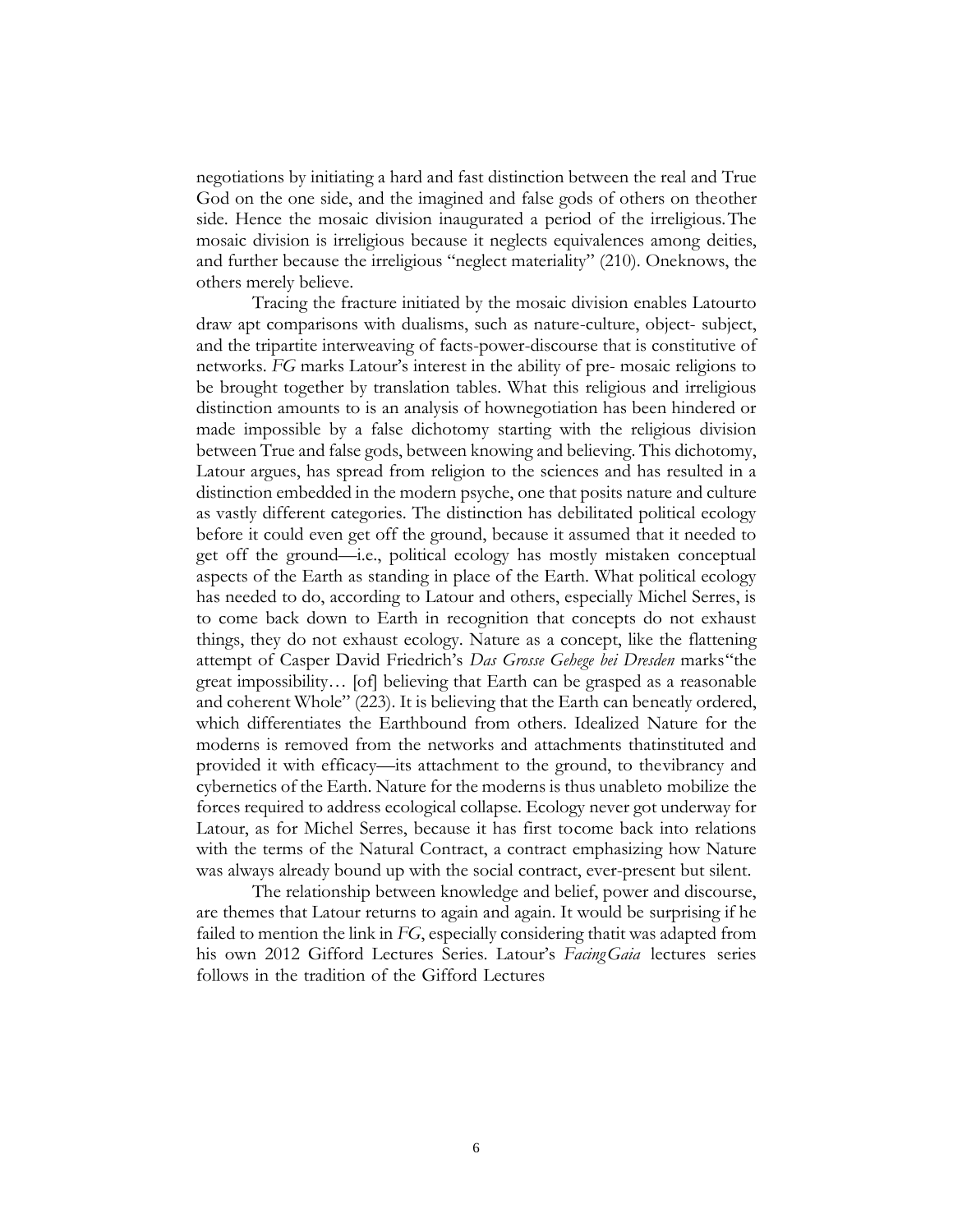inquiring under the heading of "natural theology." Latour points out that "natural theology" can be understood in at least one of two ways. Either onecan understand 'natural theology' as the attempt to prove the existence of God via a naturalistic approach, and thusin the modern sense via a scientificone, or else, given the materialistic world in which we currently find ourselves since the takeover of the sciences from theology, one might instead attempt to offer a space of relevance or meaning for theology in a disenchanted world.

If *Facing Gaia* can be said to do either of these, even in part, it is the latter. The main focus of the lectures, however, is not finding a place for*theos*; that is the work of his *Rejoicing: The Torments of Religious Speech* (2013). The focus of *Facing Gaia* is to use comparative anthropology to symmetrically compare competing religious and metaphysical systems in an effort to open a dialogue for renegotiating ecological collapse, especiallygiven the fractured dualisms under which moderns operate.

Latour's goal in *FG* is to return moderns, who have never been modern, to the Earth. He does this by employing his expertise in knowledge production, especially in STS, to demonstrate the inconsistency of a view from nowhere—Nature divorced from its contexts. Thus, the Earthbound come to recognize, or re-recognize, that continued existence of those boundto Earth is irrevocably linked to the fate of the Earth. The Earthbound also recognize that negotiation is a part of every relationship and that irreducibility is a fundamental category of existence. The recognition of irreducibility is not meant to hinder the Earthbound, but to allow them spaceto acknowledge that there is always an ongoing play between acting as if something is true and confusing it for being True. Here Latour is touching on a key point taken from Alfred North Whitehead's own 1927 Gifford series: that confusing the two is what Whitehead called the fallacy of misplaced concreteness.

In later sections of FG, Latour carefully and cautiously employs the work of Carl Schmitt. He uses Schmitt to argue that the negotiation involvedin political ecology has been drawn to a halt because of rhetorical tools deployed by lobbyists to construct controversy about anthropogenically induced climate change. One issue in Schmitt that Latour brings attention to is that a declaration of war is needed to enable negotiation. Without a declaration of war, there exists the frightening possibility of an unending war. Unsurprisingly, given the stakes of ecological collapse, Latour opts fora declaration of war against the alternative of unending war. What Latour finds notable in this is the idea that the declaration of war stipulates what ispermissible and what is forbidden as rules for warfare. But crucially, once a war is acknowledged, negotiations can begin to end it. Negotiating